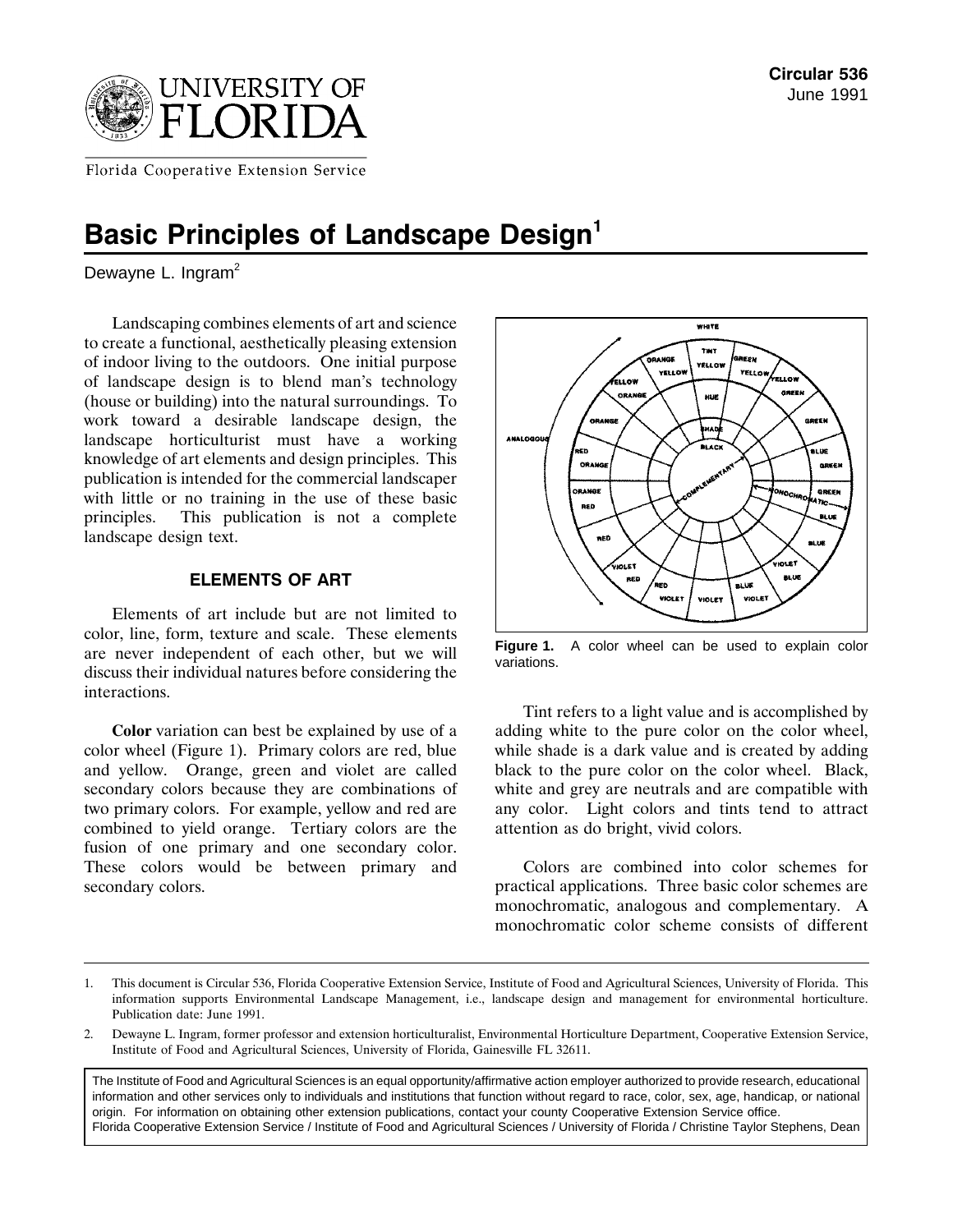tints and shades of one color and is seldom achieved in its pure form in the landscape. An example of an incomplete monochromatic color scheme would include white and pink flowers with a background of a dark pink and red brick house.

Analogous color schemes combine colors which are adjacent or side-byside on the color wheel. An analogous color scheme could include green, bluegreen, green-blue, blue and violet blue. This color scheme could be achieved by varying the foliage color from green to



**Figure 2.** Line is created by the way plant beds fit or flow together.

blue-green or by using pyracantha with orange-red berries against a red brick house.

Complementary color schemes combine colors directly across the color wheel. For example, red and green would be complementary colors. A complementary color scheme may be achieved by using plants with green foliage against a red brick house.

It is possible to have varying color schemes in one area of the landscape as the seasons change. White and pink azaleas flowers can yield a monochromatic color scheme with a red brick house. The green azalea foliage would produce a complementary color for the red brick during the summer. Pyracantha berries would be an analogous color to the red brick in the fall. The landscape designer should consider the color changes throughout the year when developing a landscape plan.

Colors can be used to visually change distance perspective. Warm colors and light tints like red, orange, yellow and white advance an object or area toward the observer. These colors and tints placed near the foundation of a house would make the house appear closer to the street. Cool colors and deep shades like blue, green and black recede and can be used to make the house appear farther from the street. Cool colors are restful while warm colors express action and are best used in filtered light or against a green or dark background.

Color can be used to direct attention in the landscape. Due to this strong characteristic, color should be used carefully. When color is used for this purpose, consideration must be given to year-round color not just to seasonal color. Consideration may also be given to the time of day when this color will be enjoyed. White or light tints could be used to create interest on a patio. Dark colors would add little to family enjoyment of this area as the daylight hours passed.

**Line** is related to eye movement or flow. The concept and creation of line depends upon the purpose of the design and existing patterns. In the overall landscape, line is inferred by bed arrangement and the way these beds fit or flow together (Figure 2). Line is also created vertically by changes in plant height and the height of tree and shrub canopies. Line in a small area such as an entrance or privacy garden is created by branching habits of plants, arrangement of leaves and/or sequence of plant materials.

Straight lines tend to be forceful, structural and stable and direct the observer's eye to a point faster than curved lines. Curved or free-flowing lines are sometimes described as smooth, graceful or gentle and create a relaxing, progressive, moving and natural feeling.

**Form** and line are closely related. Line is considered usually in terms of the outline or edge of objects, whereas form is more encompassing. The concept of form is related also to the size of an object or area. Form can be discussed in terms of individual plant growth habits or as the planting arrangement in a landscape.

Plant forms include upright, oval, columnar, spreading, broad spreading, weeping, etc. (Figure 3). Form is basically the shape and structure of a plant or mass of plants. Structures also have form and should be considered as such when designing the area around them.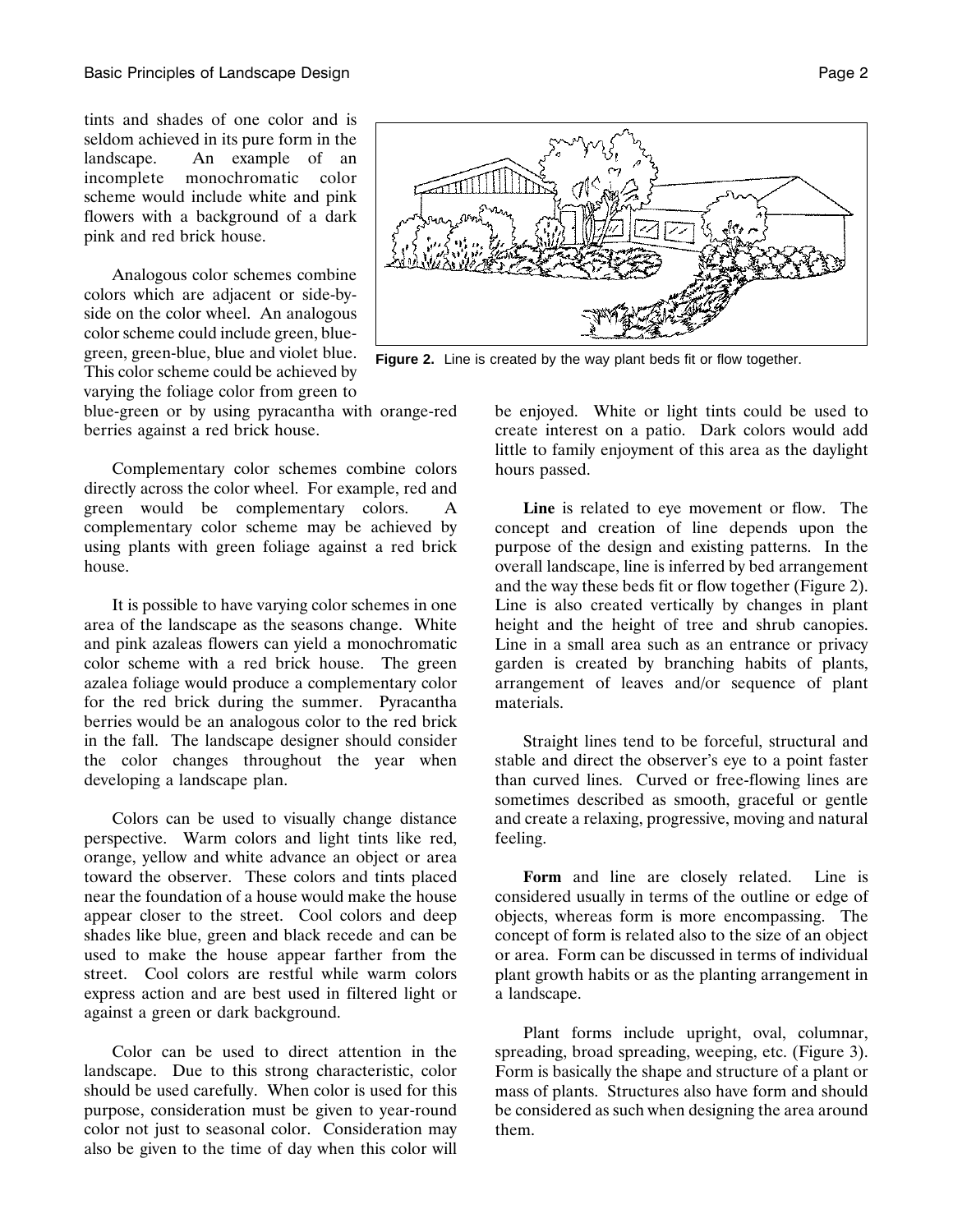

**Figure 3.** Form refers to the shape and structure of a plant or mass of plants.



**Figure 4.** The texture of plants differs as the relationships between the leaves, the twigs and the branches differ.

**Texture** describes the surface quality of an object than can be seen or felt. Surfaces in the landscape includes buildings, walks, patios, groundcovers and plants. The texture of plants differs as the relationships between the leaves, twigs and branches differ (Figure 4). Coarse, medium or fine could be used to describe texture but so could smooth, rough, glossy or dull.

**Scale** refers to the size of an object or objects in relation to the surroundings. Size refers to definite measurements while scale describes the size relationship between adjacent objects. The size of plantings and buildings compared on the human scale must be considered (Figure 5).

#### **PRINCIPLES OF DESIGN**

Color, line, form, texture and scale are tools which are used in combinations to adjust design principles. Design principles include unity, balance, transition, focalization, proportion, rhythm, repetition and simplicity. All these principles interact to yield the intended design.

Unity is obtained by the effective use of components in a design to express a main idea through consistent style. Unity is emphasized by consistency of character between units in the landscape. Use of elements to express a specific theme within units creates harmony. Unity can be achieved by using mass planting and repetition.

Unity means that all parts of the composition or landscape go together; they fit. A natural feeling evolves when each activity area belongs to and blends with the entire landscape. Everything selected for a landscape must complement the central scheme and must, above all, serve some functional purpose.

**Balance** in design refers to the equilibrium or equality of visual attraction (Figure 6). Symmetrical balance is achieved when one side of the design is a mirror image of the other side. There is a distinct dividing line between the two sides. Equal lines, forms, textures or colors are on each side of a symmetrical design.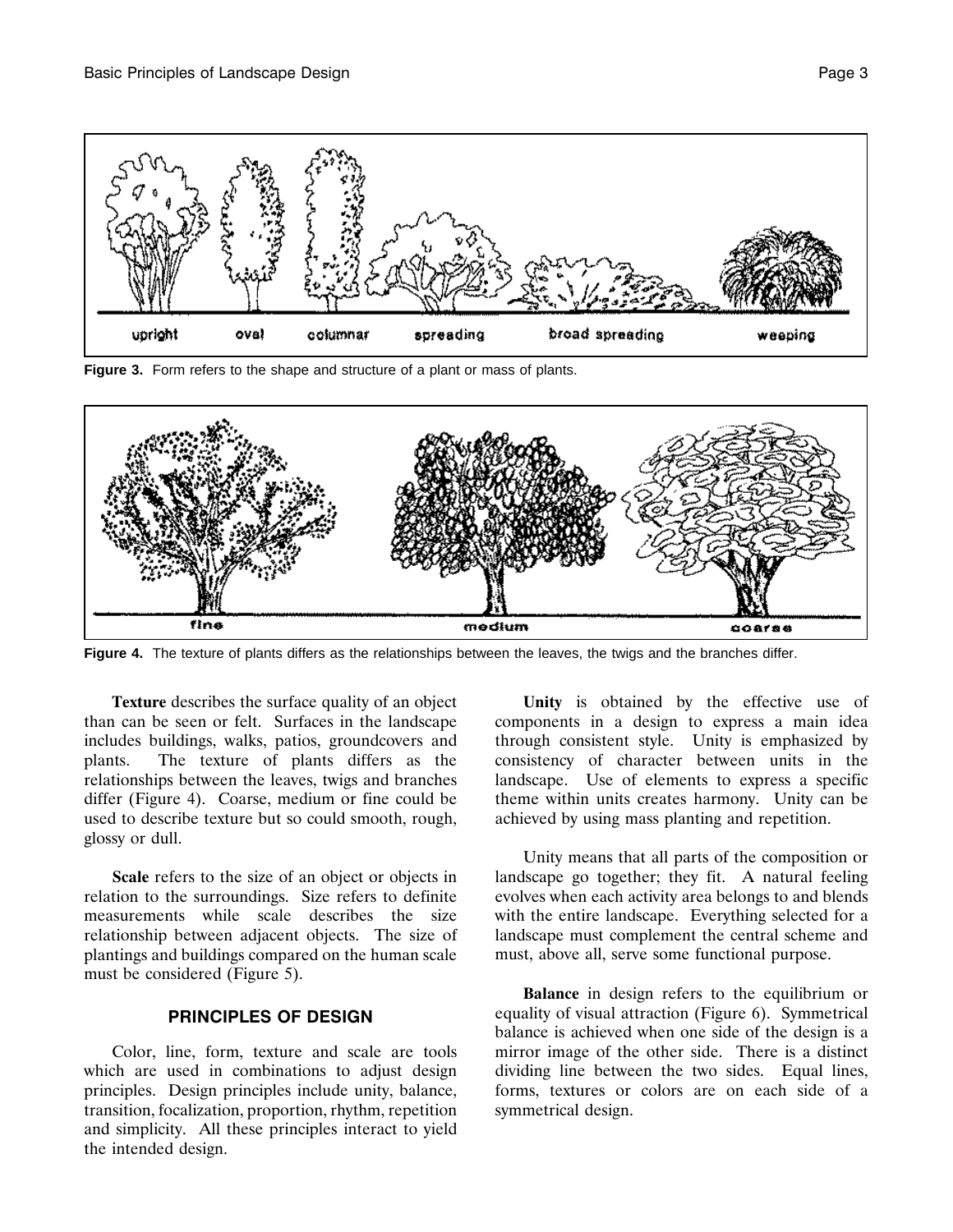

**Figure 5.** The size of plantings and buildings compared to human scale must be considered.



**Figure 6.** Balance in design refers to the equilibrium or equality of visual attraction.

Asymmetrical balance uses different forms, colors and textures to obtain balance of visual attraction. These opposing compositions on either side of the central axis create equal attraction. For example,

mass may be opposed by color or linear dimension by height.

The landscape designer must skillfully manipulate the design elements to create asymmetrical balance. The central axis must be predetermined and then developed by the elements of art and other principles of design discussed in this publication.

**Transition** is gradual change. Transition in color can be illustrated by the radial sequence on the color wheel (monochromatic color scheme) previously discussed. Transition can be obtained by the arrangement of objects with varying textures, forms, or sizes in a logical sequential order. For example, coarse to medium to fine textures, round to oval to linear structural forms, or cylindrical to globular to prostrate plants. An unlimited number of schemes exist by combining elements of various size, form, texture and color to create transition (Figure 7). Remember, transition refers to the 3-dimensional perspective of composition, not just the flat or facial view.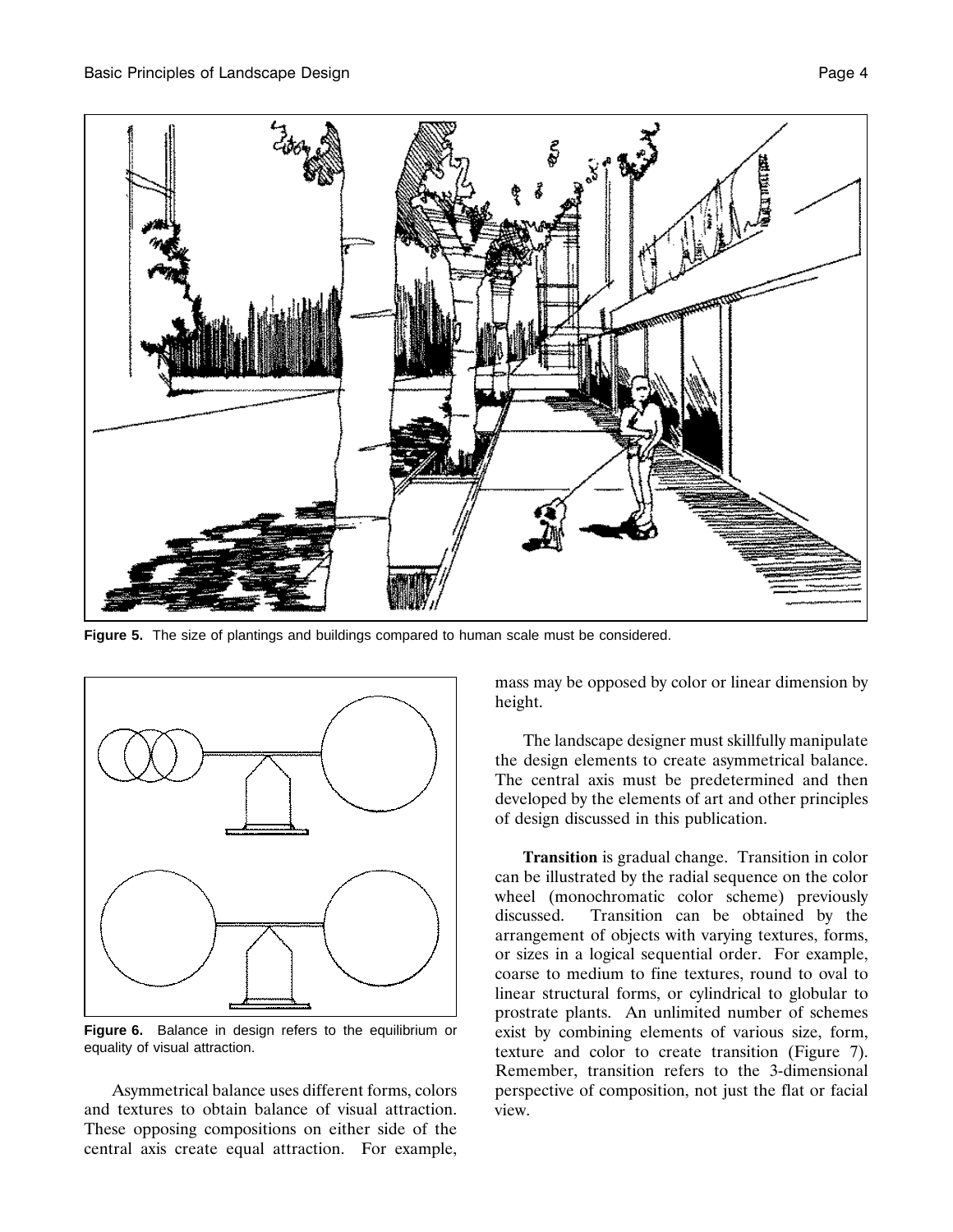

**Figure 7.** Transition refers to the 3-dimensional perspective of compostion, not just the flat or facial view.



Figure 8. Use of height transition and texture changes to emphasize (top) or focalize (bottom).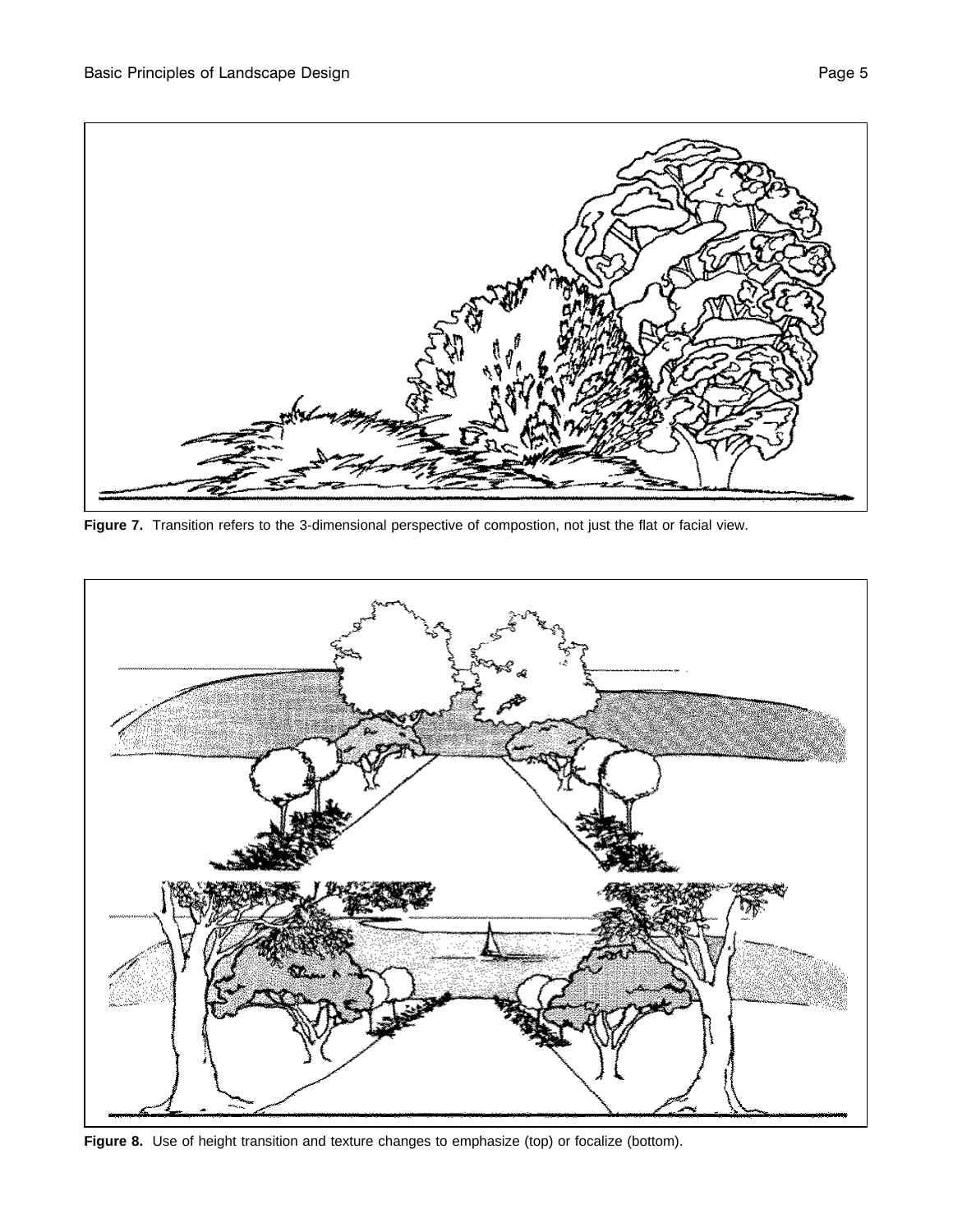

**Figure 9.** One large towering oak may complement an office building but would probably dwarf a single story residence.



Figure 10. Straight lines create a strong focalization when compared to curved lines.

It is possible to use transition to extend visual dimensions beyond actual dimensions. For example, radical lines in the private area of the landscape can be used to enframe and/or focalize a lake scene. Transition of plant materials along these lines can make the scene become a part of the landscape (Figure 8). Transition from taller to shorter plants with textural changes from coarse to fine along focal lines emphasizes the beauty of a lake scene. Transition from shorter to taller plants and from fine to coarse textures would enframe the scene and make it appear closer, like a painting on a wall. Generally,

transition assists in the gradual movement of a viewer's eye to the design and within it.

**Proportion** refers to the size of parts of the design in relation to each other and to the design as a whole. One large towering oak may compliment an office building but would probably dwarf a single story residence (Figure 9). A three-foot pool would be lost in a large open lawn but would fit beautifully into a small private area. And of course, a colossal fountain would dominate a private garden but could enhance a large city plaza.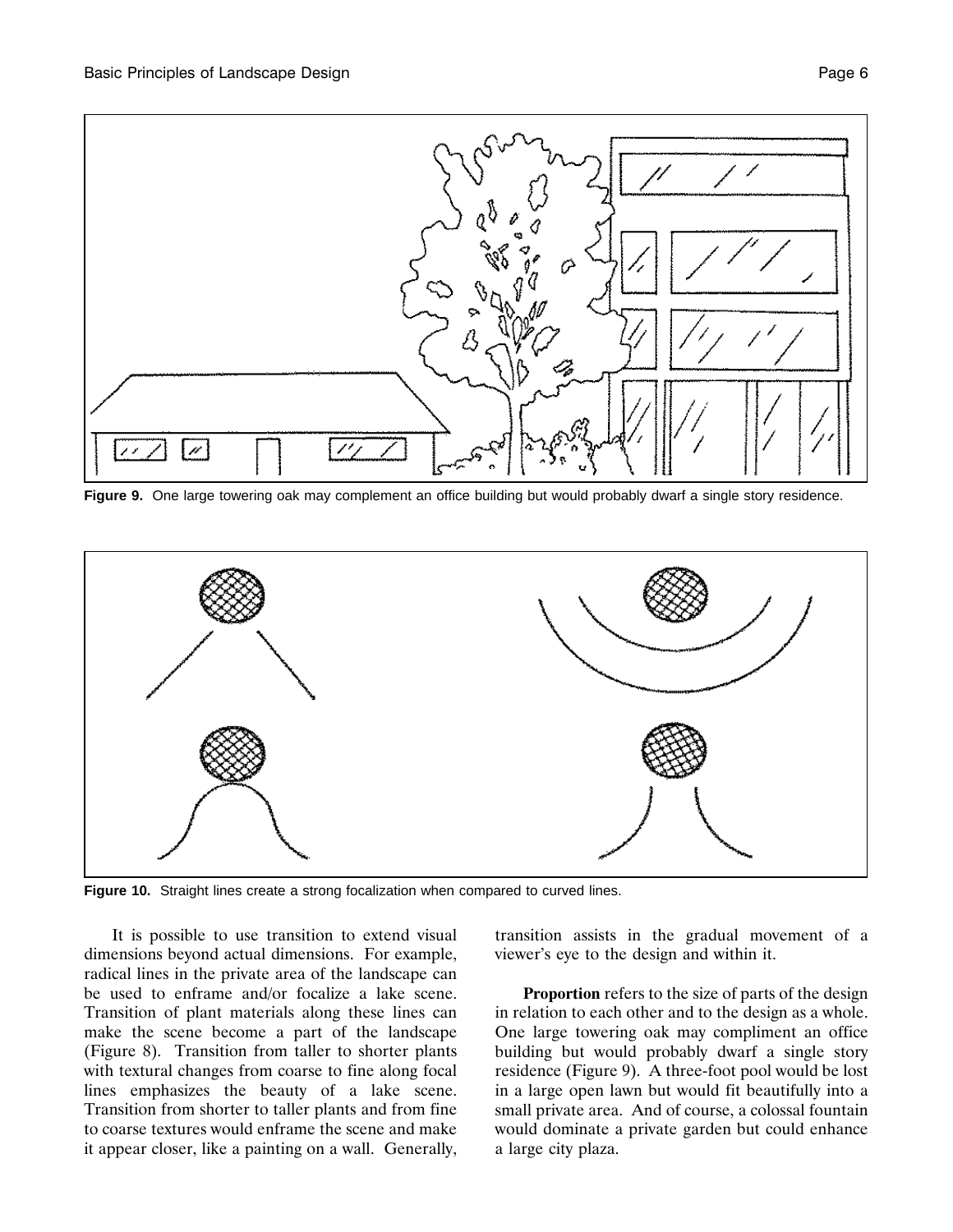#### Basic Principles of Landscape Design Page 7 (1996) and the state of the state of the Page 7 (1996) and the Page 7

Proportion in landscape design usually relates to people and their activities. The desired size relationships of components in a design should pose little problem for the designer who considers this principle routinely in systematic thought processes.

**Rhythm** is achieved when the elements of a design create a feeling of motion which leads the viewer's eye through or even beyond the designed area. Tools like color schemes, line and form can be repeated to attain rhythm in landscape design. Rhythm reduces confusion in the design.

**Focalization** involves the leading of visual observation toward a feature by placement of this feature at the vanishing point between radial or approaching lines. Straight radial lines as in Figure 10 create a strong focalization when compared to curved lines. The viewer's eye is quickly forced along straight lines to a focal point. Generally, weaker or flowing lines of focalization are desirable in the residential landscape. Transition of plants or other objects along these lines can strengthen or weaken the focalization. Curved lines are stronger when curved toward each other than when curved outward. Indirect focalization is created by lines curved in the same direction. Focalization can be adjusted by plant materials along the lines to create symmetrical or asymmetrical focalization. Asymmetrical focalization is indirect while symmetrical focalization is more direct, creating stronger focalization.

Since focalization can be used to direct attention to a point, traffic in an area is usually directed to that point. Therefore, focalization could be used to direct traffic in a garden area. Guidance of view toward features of commercial, aesthetic or cultural value may attract the eye of the unaware without conscious effort.

**Repetition** refers to the repeated use of features like plants with identical shape, line, form, texture and/or color. Too much repetition creates monotony but when used effectively can lead to rhythm, focalization or emphasis. Unity can be achieved better by no other means than repetition. Think of repetition as not having too much variety in the design which creates a cluttered or busy appearance.

**Simplicity** goes hand-in-hand with repetition and can be achieved by elimination of unnecessary detail. Too much variety or detail creates confusion of perception. Simplicity is the reduction of a design to

its simplest, functional form, which avoids unnecessary cost and maintenance.

# **STEPS IN DEVELOPING A LANDSCAPE DESIGN**

The benefits of an organized system in developing a landscape design are tremendous. As with most endeavors, the level of efficiency relative to time input is greatly increased with an organized approach. The game plan for the landscape designer should follow a sequence such as the one presented here:

#### **Steps In Design**

- 1. Develop a plot plan.
- 2. Conduct a site analysis.
- 3. Assess family needs and desires.
- 4. Locate activity areas.
- 5. Design activity areas.
- 6. Plant selection and placement.

#### **Develop a Plot Plan**

It is difficult to visualize certain aspects of design without putting it to scale on paper. The designer should think with drawings or sketches and make the mistakes on paper not on the landscape site. The plot plan should consist of 1) accurate house placement on the lot, 2) accurate lot and house dimensions with window and door placement and 3) existing driveways and/or walks. It saves a lot of time if the customer has an accurate plat of the house and lot and a house floor plan with outside dimensions. These plans maybe secured from the builder, developer or county or city property records. Although the floor plan scale will probably be different from the scale you use, it will still be easier to convert the scale than to physically measure the house, lot, etc.

Once the house position on the lot has been determined, this should be drawn to a predetermined scale on tracing paper placed over grid paper. Commonly, 1 inch equals 5 feet or 1 inch equals 10 feet, but you may choose another scale based upon your drawing equipment and project dimensions. Recommended drawing equipment includes: drafting pencils, T-square, scaled rulers, triangle, art gum eraser, drafting tape, grid paper (8 or 10 squares to the inch) and tracing or drafting paper. The designer must have a firm, steady working surface.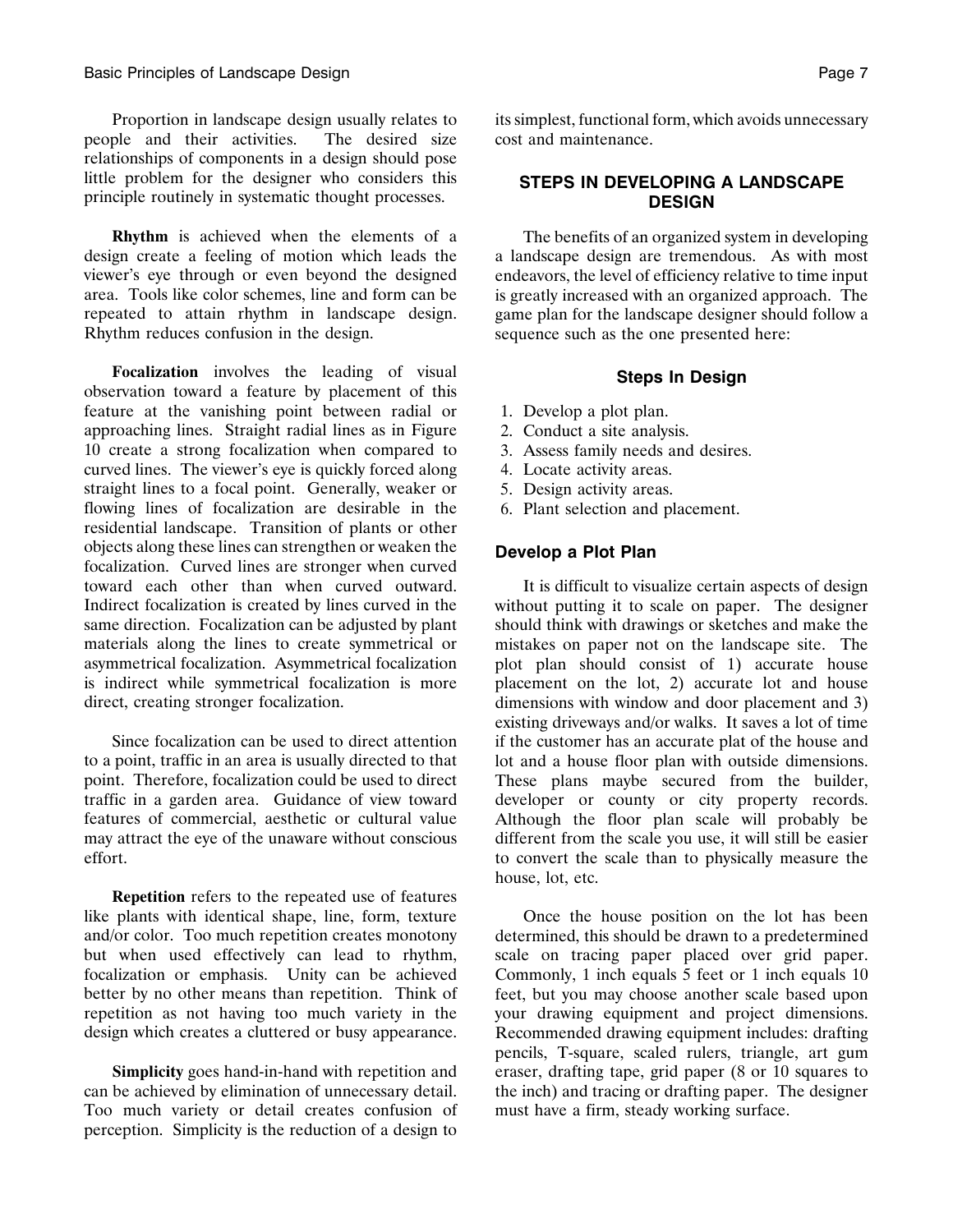

**Figure 11.** House orientation affects the exposure of different parts of the house to the sun.

# **Conduct a Site Analysis**

A complete survey of the customer's property is essential. The plot plan will assist you in organizing the information from the site analysis. A thorough site analysis can save you time and money. Existing vegetation, natural factors and features, views, noise levels, utility placement, easements/setback lines and primary architectural features of the house should be noted.

**Existing plants** should be examined. Tree condition and placement should be recorded. Trees on adjoining property that would affect shade patterns on the customer's lot should also be surveyed. This information is essential to designers, especially since it is their responsibility to blend this home into the natural or existing setting, or to create a setting to be functional and to complement the structure. Shrubs, groundcovers and grasses should also be examined as to their condition and potential use.

The landscape horticulturalist may also be involved in protecting existing vegetation during construction. It may be desirable to block vehicular traffic from areas close to valuable trees.

**Natural factors and features** of a landscape include house orientation, land form, soil conditions, rainfall distribution, seasonal wind pattern and microclimatic conditions. House orientation affects the

exposure of various portions of the house to the sun (Figure 11). This knowledge is essential so the designer can provide shade in important spots and locate activity areas appropriately. For example, a southeastern exposure is generally the most comfortable spot year-round while a western slope will be hot in the summer and cold in the winter.

**Land form** refers to slope or land elevation changes. It determines surface water drainage patterns and is essential knowledge for the landscape horticulturalist in developing functional and aesthetically pleasing landscapes.

Soil characteristics will determine selection and placement of plants. Soil pH, nutrient and waterholding capacity and drainage should be considered. Native fertility levels and soil characteristics may be indicated by existing vegetation. Turkey oaks on the property usually indicate dry, infertile soil. Native cypress trees usually indicate poorly drained soils exist or did exist in that area.

Rainfall distribution can be determined on a regional basis. Periods of heavy rainfall can magnify the problems of shallow soils or a hardpan resulting in unwanted standing water. Sometimes these conditions may require the engineering of drainage modifications by some type of tiles or pipe. Often the conditions simply require careful plant selection.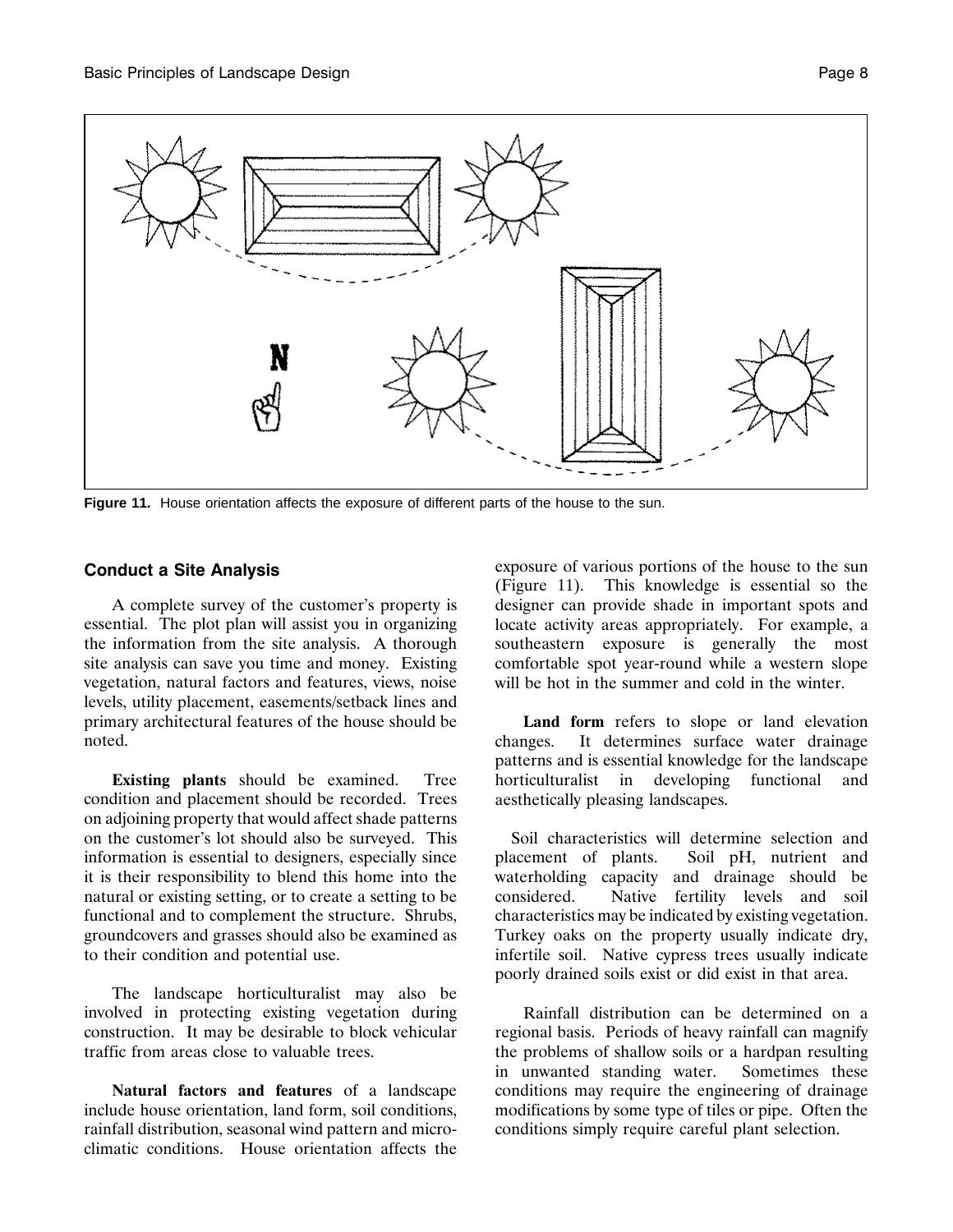

**Figure 12.** Plants can be arranged to block cold winter winds from a patio and direct summer breezes into the same area.

Predominate wind directions differ with the area of the state, the season and the time of day. Where the wind direction differs in summer and winter, plantings can be arranged to block the cold winter winds from a patio and direct summer breezes into this same area (Figure 12). While conducting the site analysis, be sure to look for existing wind breaks provided by plants and structures on the property or on adjacent property.

All of these factors interact to create microclimates. This means that the conditions in a isolated spot may differ considerably from the conditions in another area of the landscape. The designer must consider those variations in order to "fine-tune" the landscape plan and plant selection.

Views should be identified that are to be preserved or accented. Likewise, less desirable views must be considered so screening can be planned. Views and activities 30 feet (9 m) or so from the property line must be surveyed. During the site analysis, views should be observed from inside the house to outside and from outside to inside the house (Figure 13). Observe the neighbors' property from positions on the customer's lot and view the customer's property from the neighbors' lots if possible. The house should also be observed at multiple angles from the street. Pictures from an instant camera can be helpful in reminding the



**Figure 13.** Views should be observed from the inside of the house to outside and from outside of the house to inside.

designer of specific views when sitting back at the drawing table.

Surrounding distractions must be identified. You may need to question neighbors or the property owner about these factors. Record a noise source like roads, factories, saw mills, etc. and plot the direction and distance of the source. The time of day for peak noise levels can be important as well. It may be necessary to return to the site during such a period. Other distractions could include glare or odors.

Utility lines may be on poles or underground. Locate the position of these on the plot plan. Also locate the electrical meter on the house, the airconditioner unit and water outlets. Consider the position of television and telephone cables, water lines and sewage lines, or a septic tank and field line. Television cable companies and the telephone company will usually locate their service lines accurately. However, these services must be requested in advance.

**Architectural** style of the house is of primary importance. Specific details of interest must be identified during the site analysis. Things like the height of windows, the height of house corners from the ground and overhang widths should be considered. Is the house guttered or should it be? If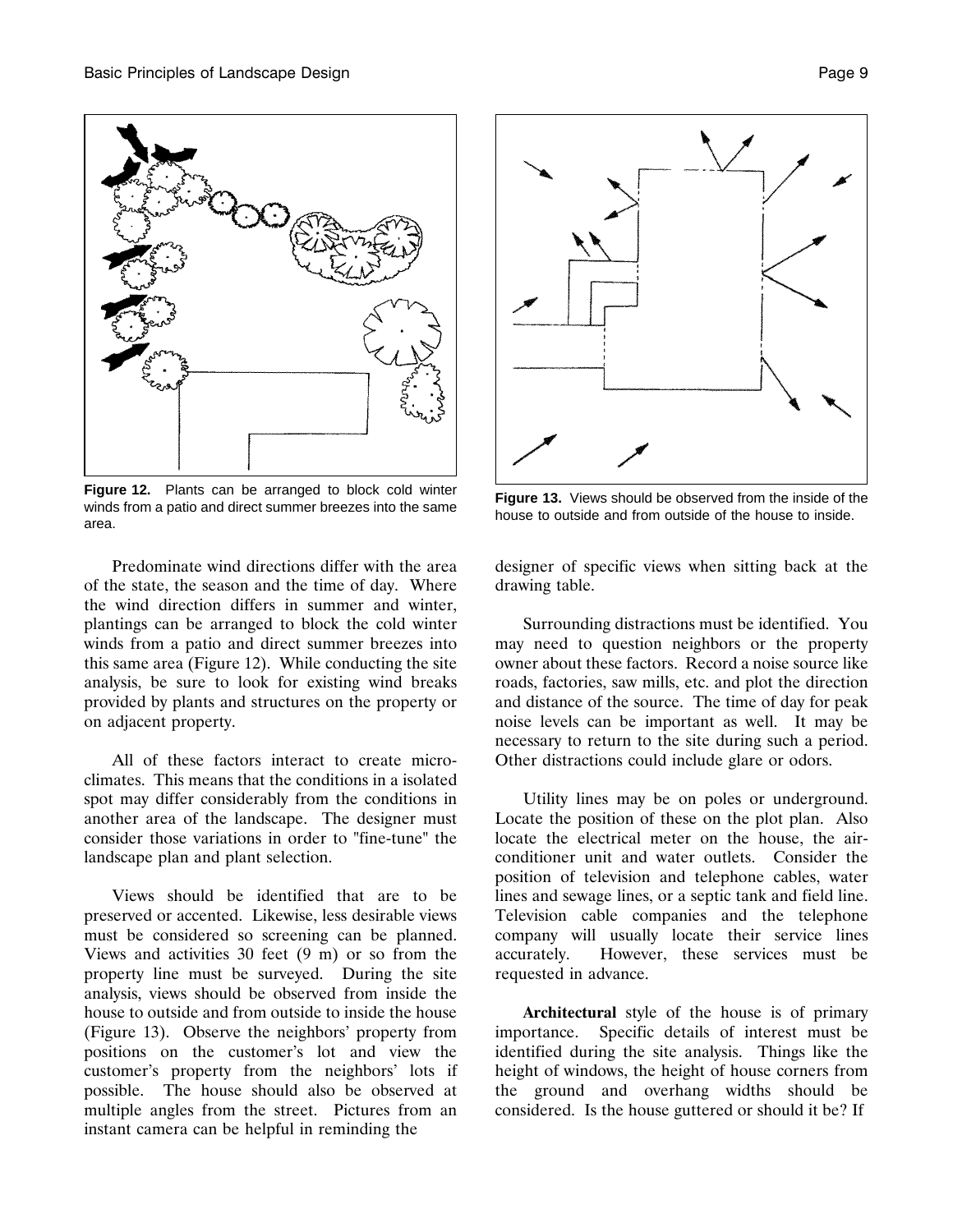

**Figure 14.** Outdoor activity areas should be placed in relation to indoor activity areas.

so, locate the outlets. Notice major traffic problems so proper access and movement can be provided.

# **Assess Family Needs**

A landscape should be an outdoor extension of indoor living areas. It should be functional and provide space for family activities. Before the designer can create such an environment, knowledge of certain family characteristics is essential.

The questions used in the form at the end can be among those asked of the customer.

# **Locate Activity Areas**

Once the family needs have been determined, areas for these activities must be located on the property. Their placement should be considered in terms of the house plan and in relation to other activities in and adjacent to the property. These activity areas could include a public area, entrance, living area, quiet zone, service and work area, or vegetable or cut-flower garden plot.

These areas should be defined on the plot plan or maybe on a piece of tracing paper laid over the plot plan. Actually sketch the outline of these areas (Figure 14). Be sure to include all needed activity areas and draw them to scale and to the size necessary to accommodate the activity, yet still fit within the property lines.

Two major considerations for the placement of areas must be emphasized. 1) Place outdoor areas in relation to indoor activity areas (Figure 14). The outdoor living or entertaining area should be an extension of the family or living room in the house. The service area and work area may be an extension of the laundry room, kitchen or garage. 2) Arrange areas relative to the activities in each and activities on adjoining property. For example, do not position the children's play area beside the quiet zone. Always leave a clear view to the children's play area from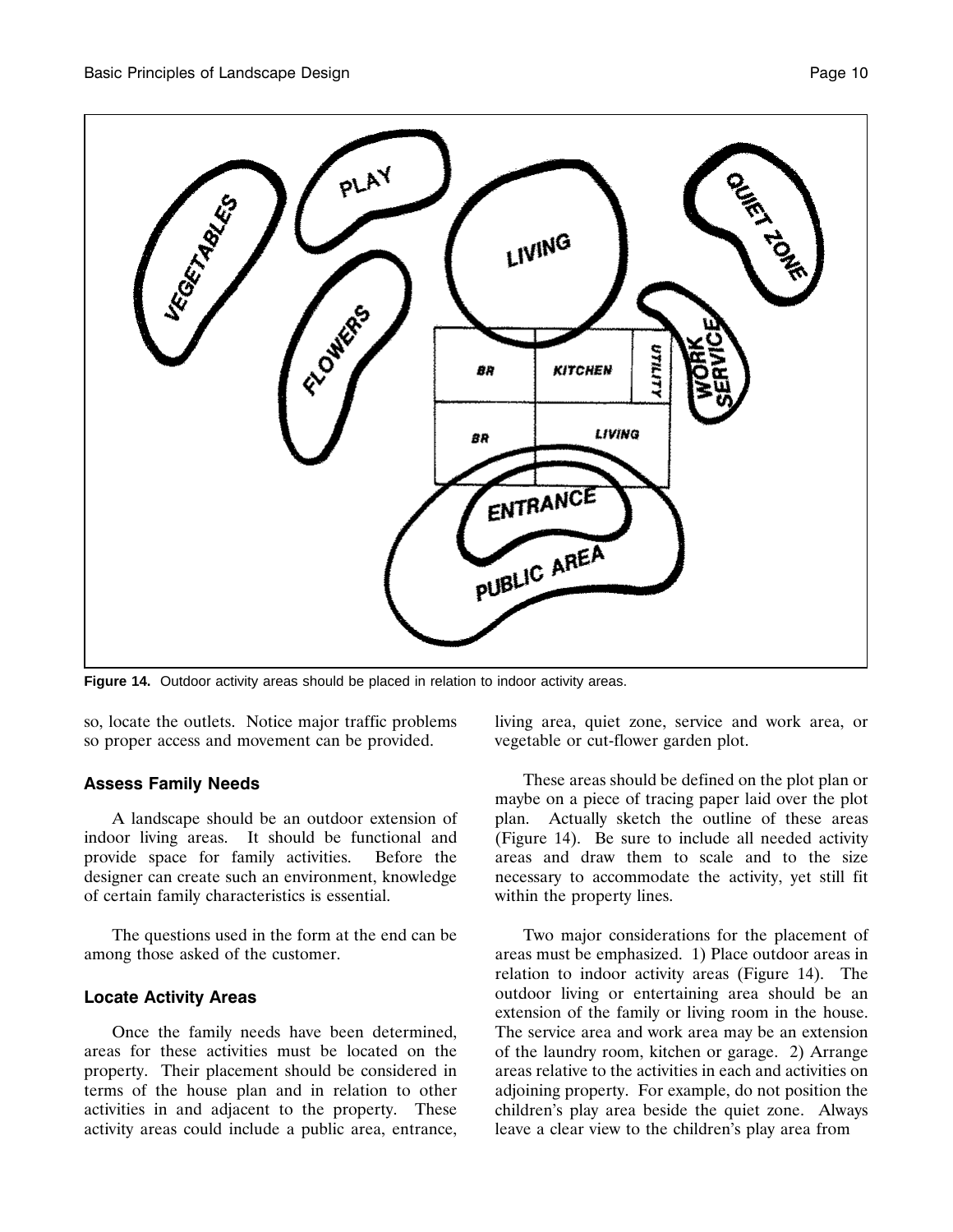

**Figure 15.** Foundation plantings were used to block the view of raised foundations and to slow cold air movement under the house.



**Figure 16.** The height of plants in the foundation planting should not exceed 2/3 the height of the wall at the house corners.

some identified observation point like the kitchen window.

#### **Design Activity Areas**

A systematic approach should be taken in designing activity areas. First, determine the objectives of the design and establish the general type of plan — formal or natural. Plan for structural needs, consider land form modifications, determine traffic flow, develop bed form and then specify plant materials.

Structural needs should be considered first. If a storage building is needed, a level spot and access must be planned. Required access may mean a path or limited vehicular access to haul in firewood, etc.

Land form information derived from the site analysis can be used now. Do surface water drainage problems exist? If so, determine how to correct them. Engineering and legal considerations are involved in major surface water drainage problems. Seemingly simple solutions may affect someone else's surface drainage. Consider grassed waterways, paved waterways or possibly drainage tiles. Drainage problems may not exist but land form modifications could be used to create interest, or help block undesirable views or noise. Care should be taken not to create surface water drainage problems with land form modifications.

Existing land form may have slopes which will erode. Existing slope or steepness will determine what actions should be taken. Ground covers may be the answer for long, gentle slopes while terraces with railroad ties or blocks may solve the problem of a short, steep bank. Grass should not be put on slopes greater than 1:6 (1 foot of rise per 6 feet of run) because of maintenance safety. Other ground cover materials will probably hold a 1:2 or 1:3 slope. Bark mulch should not be placed on a slope greater than 1:10.

Bed form, traffic flow and plant selection and placement utilize art elements and design principles previously discussed. These can best be covered as the development of specific areas is discussed.

*Public Area.* The public area is the portion of the residential landscape the public sees and uses. The current trend toward smaller residential lots encourages the development of some of the front yard for family living. The public area contains the driveway, parking, walks, open space and entrance area. The purpose of the public area is to enhance the home, provide comfortable access and lead the visitor to the entrance.

Foundation planting is not all of landscaping but can be a vital part of functional landscape design. Too often foundation planting is overdone and left to stand along. History reveals that foundation plantings were used to block the view of raised foundations and to slow cold air movement under the house (Figure 15). Although these needs do not often exist today, some landscapers and homeowners think it is a must to cover every linear foot of the foundation with plants.

The objectives of foundation planting are to focalize the main entrance, compliment the architectural style of the house and to break long continuous lines of the house and blend it into the surroundings. The designer should avoid competing elements which detract from the main entrance and the house in general. An isolated bed in the middle of open lawn area is one of these competing elements. Plants should be selected which can easily be maintained to proper scale with the house. This is probably the most common failure of foundation plantings.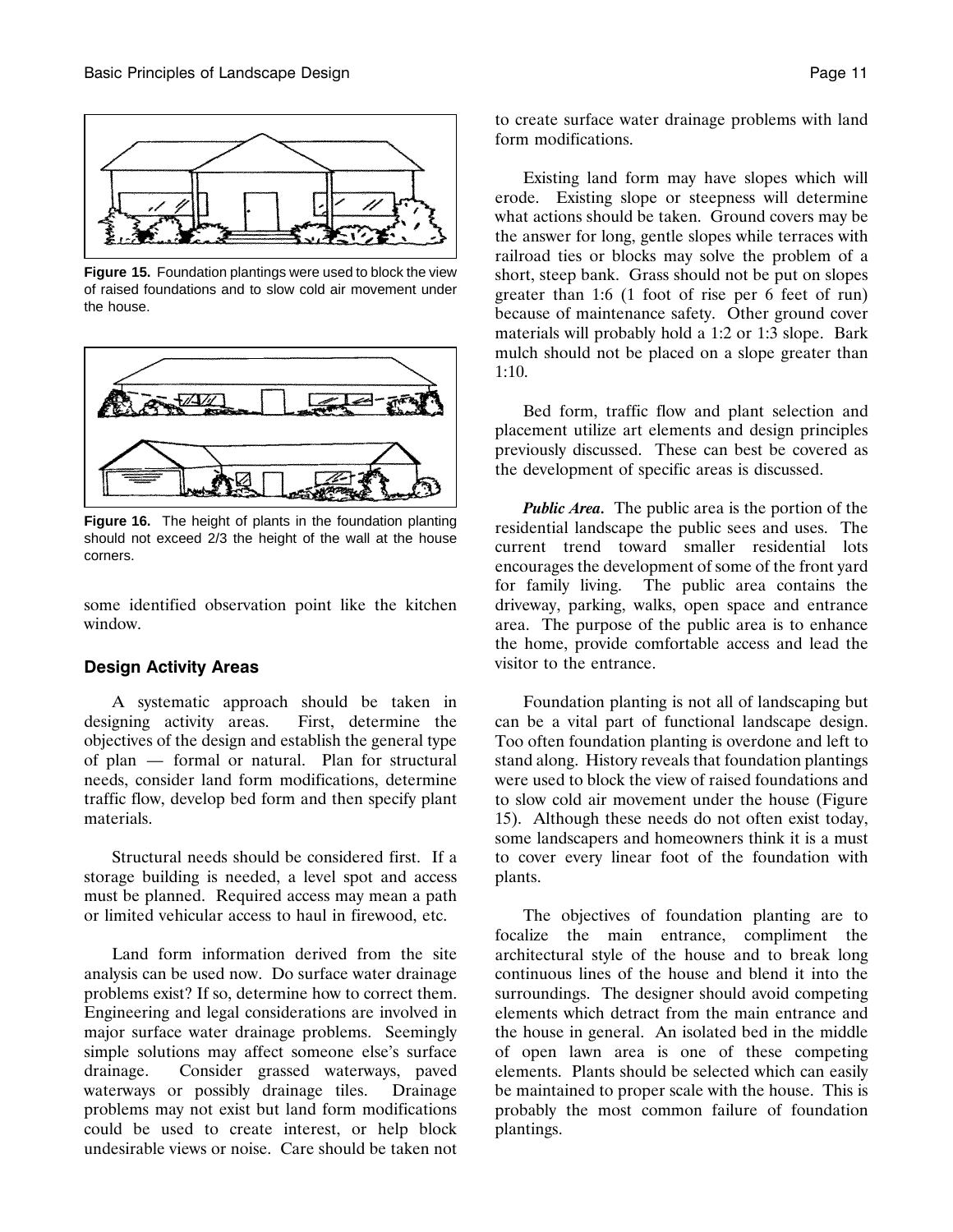

**Figure 17.** Balance in residential landscapes.

A general rule of thumb is that the height of plants in the foundation planting should not exceed two-thirds the height of the wall at house corners (Figure 16). Generally, plant height should not exceed the height of a line extending from the doorway to this imaginary point at the house corner. This does not mean every house should have plantings this high.

Balance in landscape design is not always necessary. Imbalance may be used with architectural features of some houses to create desirable, interesting effects. However, when balance is suggested, it should be achieved.

Symmetrical balance has been overdone in residential landscape design. This approach seems formal and monotonous (Figure 17). Asymmetrical balance is often more desirable for residential landscapes as balance is created without monotony. Size is balance by mass and texture in this example. Architectural style may dictate the use of symmetry or asymmetry. Driveways, parking and walks must be functional. They must be positioned to provide easy access from points of entry onto the property to the entrance of the house. Too often walks are placed from the street to the front door with no consideration of access from the driveway to the front door. Many times a walk dividing the front yard is not necessary and may detract from the house.

Walk and driveway surfaces should be selected based on traffic demands. Low traffic walks and driveways may be surfaced with less expensive materials such as bark or gravel, but walks and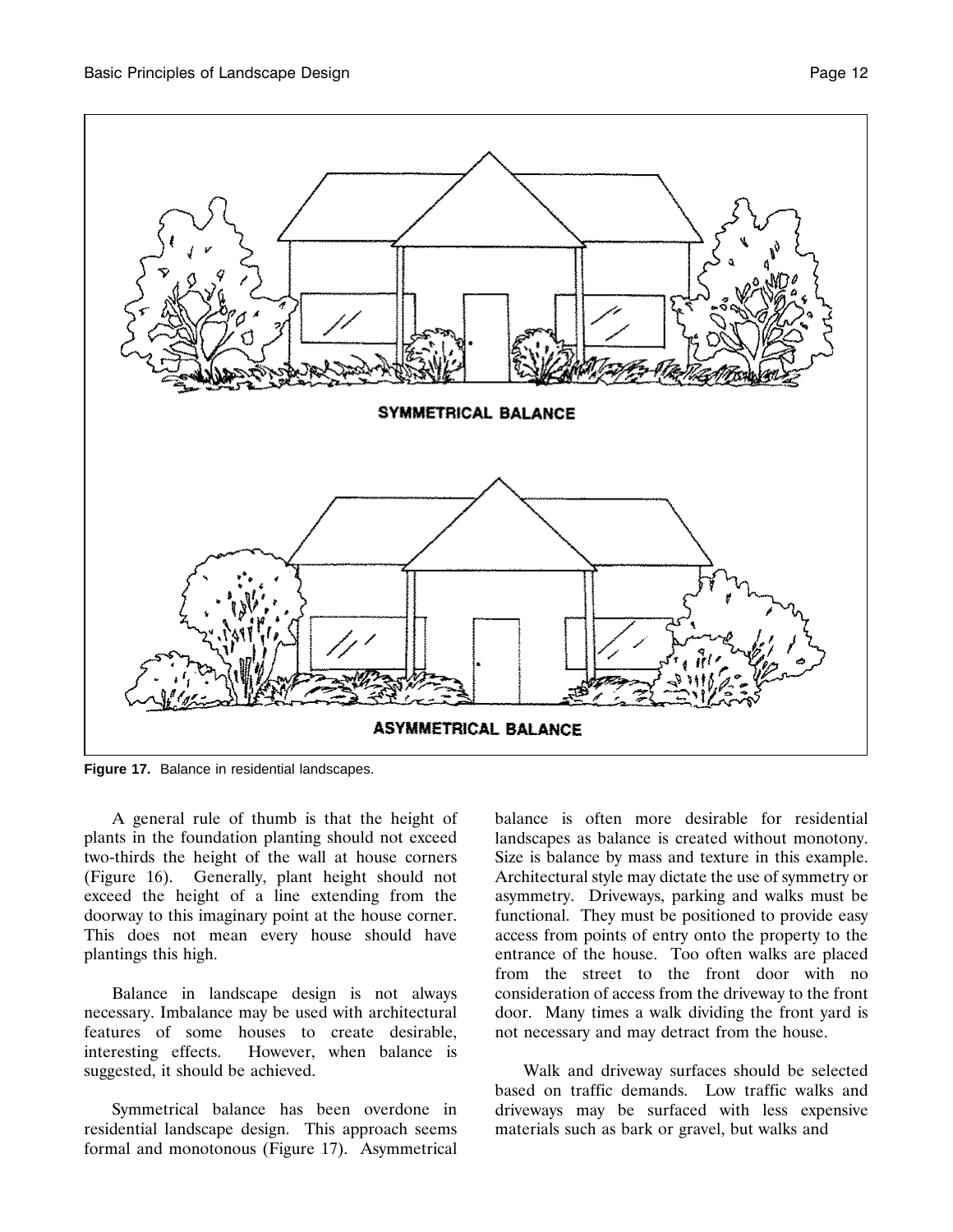



**Figure 18.** Minimum dimensions for access specifications.



**Figure 19.** For comfort, twice the rise of the step in inches plus the tread should equal 26 or 27.

driveways with high traffic demands should have a hard surface.

Walks accommodating two people abreast should be at least 4 feet (1.2m) wide (Figure 18). Walks for one person should be at least 30 inches (74cm) wide (Figure 18). A straight driveway for one car should be at least 8 feet (2.4m) wide while 14 feet (4.3m) is required for two cars side-by-side. Circle drives should have a minimum inside radius of 18 feet (5.5m) and an outside radius of 32 feet (9.8m) with a surface width of 14 feet (4.3m). Steps should be designed with human comfort as the top priority. Generally, a taller step, one with greater rise, should have a longer tread area. A handy rule of thumb states that twice the rise in inches plus the tread should equal 26 or 27 (Figure 19). Ramps for wheelchair access are necessary or desired in some residential landscapes. The average wheelchair user can negotiate a 5 percent gradient independently and the minimum width is 3 feet (90cm). The bottom and



**Figure 20.** Trees can be used in the public area to soften lines, provide shade and enframe the house.

top approach to a ramp should be clear and level for a distance of at least 5 feet (1.5cm).

Driveways must be wide enough at the street to allow cars to merge easily into the flow of traffic. The higher the average speed of the street traffic the wider the mouth of the drive should be.

The view of street traffic from the driveway entrance should not be blocked. Large plants placed along the driveway entrance create a dangerous situation. Plants on the outside of a curve in a driveway or highway aid the driver by giving definition to the traffic flow. Make sure such a planting blends into the total design. A plant screen on the inside of a curve in a driveway or highway is hazardous because it blocks the driver's view of the road ahead.

Trees can be used in the public area to soften lines, provide shade and enframe the house (Figure 20). Also trees placed in the backyard can provide an excellent background for the house as viewed from the street. Vertical lines of many houses can be effectively softened by a small tree planted in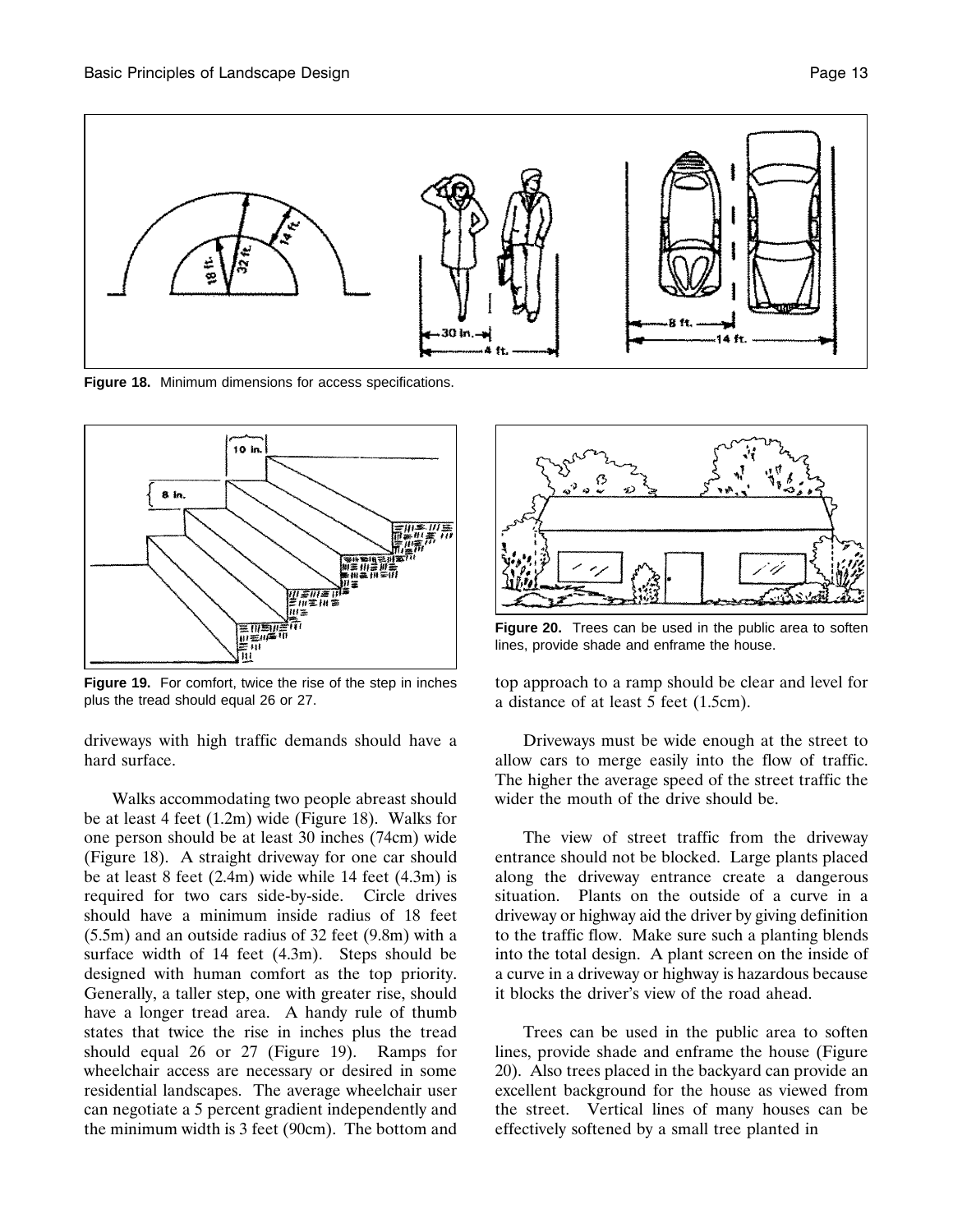

**Figure 21.** A long low house can appear taller and a tall slender house can appear longer by proper placement of plants.

conjunction with other plants at a corner. Tree shape is very important. A low-branched, rounded tree softens this line while a slender upright tree only accents the line. Trees with a lot of exposed trunk, like a sabal palm, will also accent and not soften these vertical lines.

A long low house (ranch style) can be made to appear taller in relation to its length by proper placement of plant materials (Figure 21). Larger trees planted as a background break the horizontal roof line. Smaller trees spaced a few feet from the ends or corners of the house would also help the house seem taller in relation to its length.

A tall slender house seems longer when few or no trees are placed in the background but medium-sized, rounded trees are positioned on either side of the house (Figure 21). Plants placed near these trees should be shorter and decrease in height the farther from the house they are positioned. This planting design effectively created a sloping line to replace the strong vertical line of the house. The house then appears longer in relation to its height.

Trees positioned for shade must be carefully located. The designer must learn what area needs

shade, and during what time of the day and what seasons the shade is needed. This information will determine where to plant the trees relative to sun angle, sun direction and areas to be shaded.

A moderate amount of open area in the front yard can create the feeling of a large expansive area that allows the observer's eye to move from the street to the planted areas. The planted areas can then direct the observer's eye to the appropriate place. Some family game activities need not be in the private living area and can be accommodated by open portions of the public area.

*Entrance.* The entrance should be an area of transition between outdoors and indoors. Considerable detail should be given to the planning and maintenance of this area. This is true because a visitor is close to this area and moving slowly or actually standing still. Therefore there is time to view this area and a favorable impression can be developed before a person enters the house.

Plantings in the public area should focus attention to the entrance. This means there should be no doubt in the visitor's mind where to enter the house.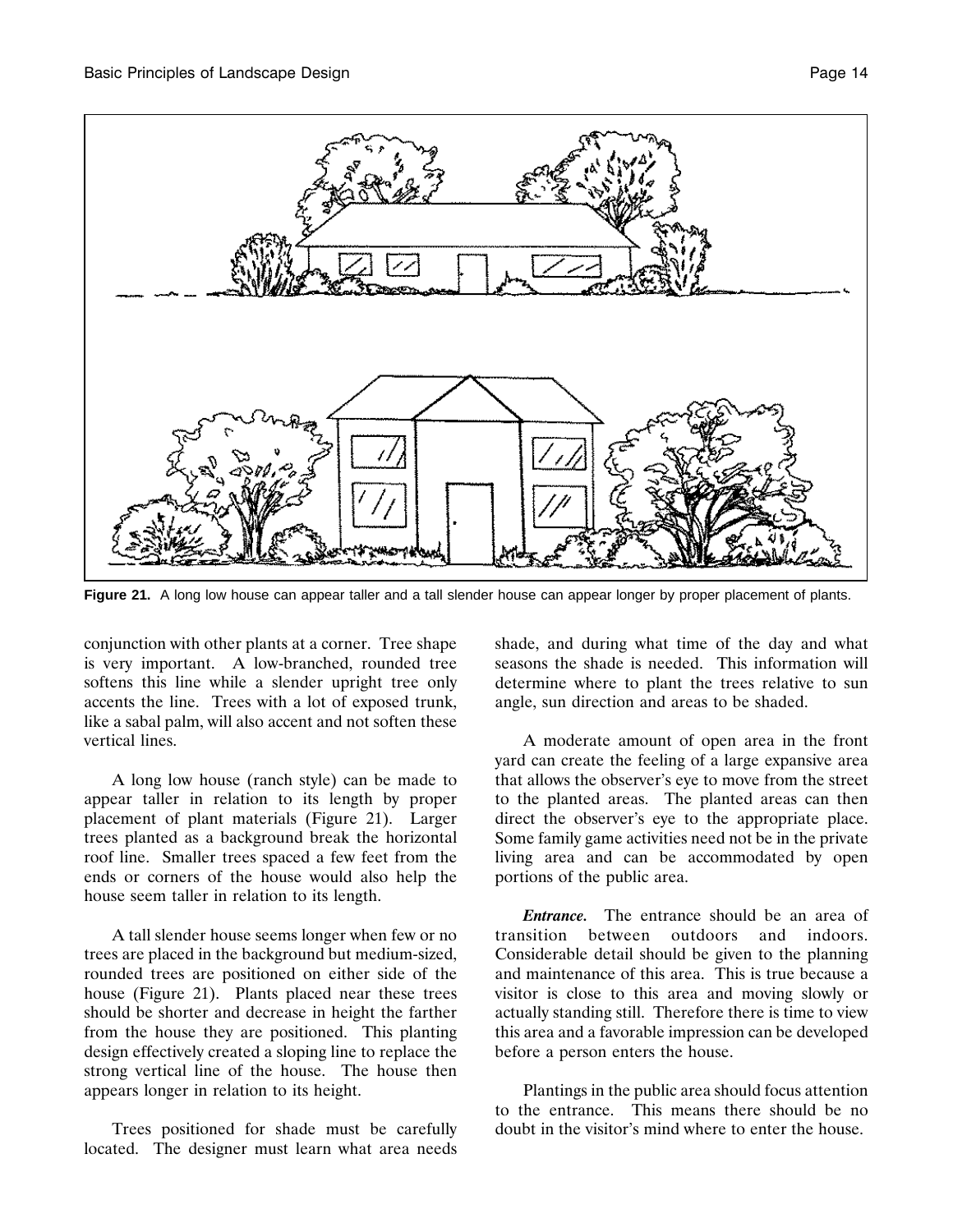

**Figure 22.** Focalization can be achieved through repetition of plant masses.

If the house is approached commonly from more than one direction, the focalization of the entrance form these different perspectives must be considered. This focalization is achieved through repetition of plant masses (Figure 22). Transition of plant form, color and texture and the bed lines can help direct attention.

Focusing attention toward the entrance is not the same as accenting the entrance or access area. Plantings, like liriope, along both sides of a walk in the open lawn only draws attention to or accents the walk. These do not direct attention to the entrance, but actually distract the observer's attention from the entrance area to the walk itself.

There should be a feeling of intimacy or comfort with limited exposure when a person is standing in the entrance area. Security and the need to focus the entrance may dictate the extent of exposure in this area. In a outdoor public area for a larger home, an extensive entrance garden may be appropriate. Be careful to keep this area in scale with the house and its surroundings. These areas are sometimes called "good night" areas, because they provide an effective transition between the indoors and the vehicle parking outside.

*Living area.* Elements in the living area, primarily the backyard, depend upon the desires and needs of the family. These desires and needs were determined during the interview outlined previously. This area must be clearly organized to avoid wasted space. Living area space must be organized based on the activities to be included there. Consideration is given to the house design, land form and house orientation as they relate to space organization.

Private area(s) are usually a part of the living area. A private area may be for reading and meditation as an extension of the master bedroom or it could be an area for small group conversation as an extension of the living room. A private area may be placed close to the house or in an isolated corner of the landscape.

Space and equipment for children's play are required in many landscapes. The play area should be an integral part of the landscape. Enclosure of this area may be required, based on age of children, size of area and activities on adjacent property. The permanency of the play area depends upon the ages of the children and family plans. If the children are 8 to 10 and no other children are expected, the area may be temporary and plans for future modification should be suggested to the customer.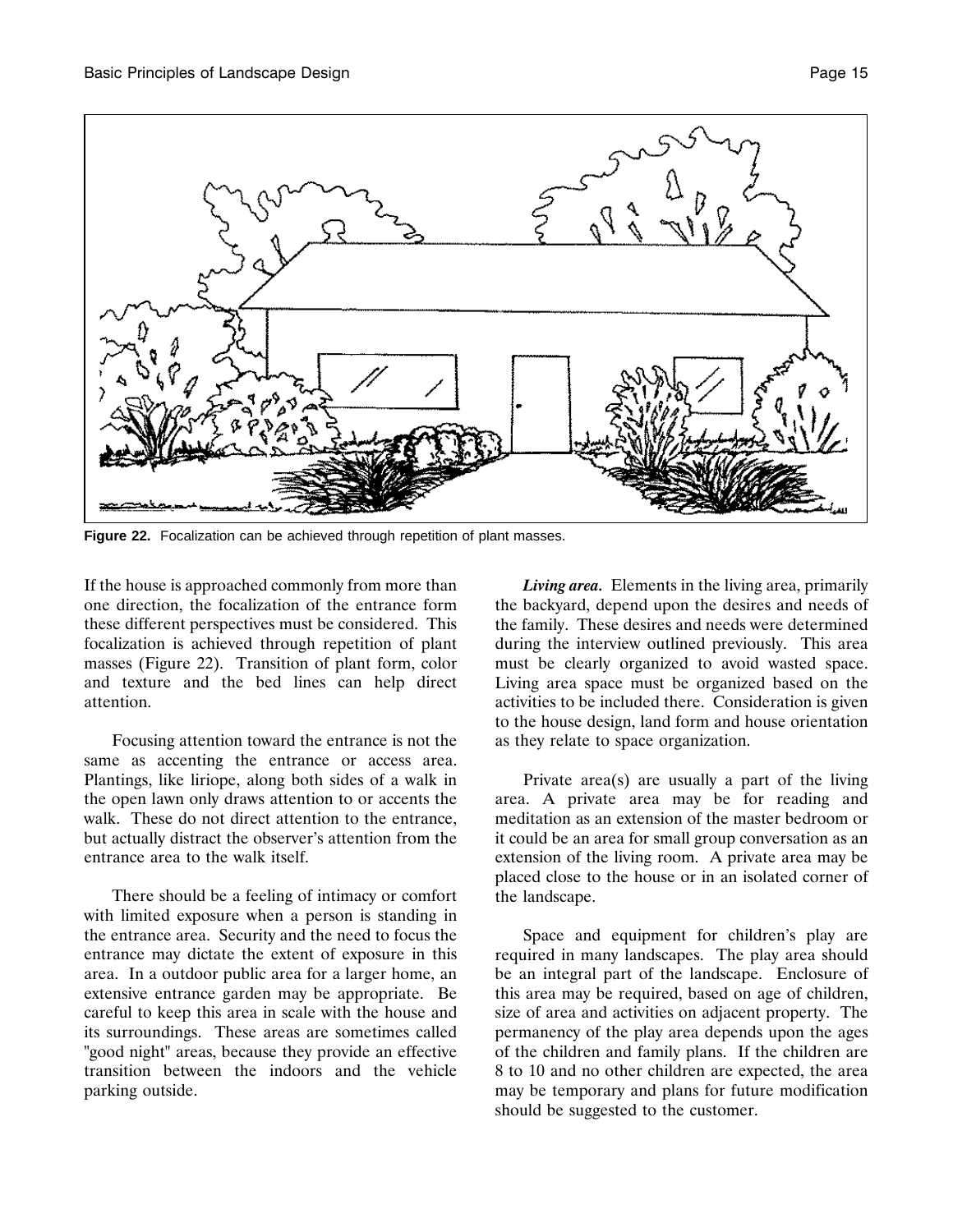

**Figure 23.** Proper bed arrangement and plant selection will lead the observer to one focalization point in the landscape.

The children's play area may require some open space. This space may also serve for adult entertaining. Planning for multi-use space of this sort can lead to high space utilization and efficiency.

It is often important to provide a degree of privacy in the living area. Fencing, walls or plants used for this purpose can also block views, enhance views and direct or block prevailing winds.

Structural features in the living area could include a patio, deck, terrace, water feature and/or garden and workshop. A patio used as an extension of the family room should be at least 12 feet by 15 feet (4m by 5m). The selection of surface material is based on land slope, expected use rate, style of the house and the amount of funds available. Raised wooden decks are suited for sloping land and are cooled by air flow beneath them. Brick and sand is less expensive than brick and cement and if installed properly can be quite durable. Stained concrete and concrete with an aggregate surface are also alternative surfaces for patios.

A water feature could be a swimming pool, spa, or a simple reflection pool. Moving water creates a secure, relaxed feeling in a private area and is often overlooked for this use. Expense of these items is often the limiting factor.

The designer should be concerned with traffic flow and circulation in the living area. Each unit in this area should be a part of the whole and contribute to the overall circulation pattern. This is especially true in the areas where entertaining is planned. Areas of limited access, like service areas, may not be

a part of this circulation pattern. Circulation refers to the movement of people's eyes and then their bodies through a specific pattern in the landscape. For example, a quiet sitting area located in the back corner of the lot is hidden from view of the patio (Figure 23). Proper bed arrangement and plant selection will lead the observer to one focalization point in the landscape. The person, now located at that point sees another focalization point and so on until the sitting area is seen. This systematic method moves people from one point to another until the desired circulation and traffic flow patterns are created. Walt Disney World is a working example of planned traffic flow by this technique.

*Service Area.* The outdoor service area is an extension of the indoor service rooms like the kitchen, utility room and/or garage. It is a part of the overall design, but is usually screened from most parts of the living and public areas. Access from the house and from other parts of the landscape will be necessary. Sometimes vehicular access is desired. The family interview previously discussed, will determine what must be included in this area. The amount of space available and number and type of activities to be included will determine the required size.

A service area could include tool storage, work space, clothesline, garden supplies storage, trash cans, firewood and a vegetable or cut-flower garden. It is possible to have service functions in two or more locations in the landscape.

*Definition and Separation of Areas.* Once the activity areas have been located and ideas for development of these areas have been formulated, the need for separation of these areas is often apparent. Space can be the medium for separation when working with a larger piece of property. Most often some other type of separation is required due to the number of separate activities planned in a small area. Sometimes it is only necessary to define space with a rail fence, etc., rather than providing a complete screen or barrier. Spaces can also be separated by changes in elevation. Planters can separate areas and can be a very attractive means of defining space.

A visual screen from one direction without being a physical barrier fits the bill for some situations. Groupings of plants can be positioned to give a visual block in one direction while allowing air flow into the activity area as previously shown in Figure 12.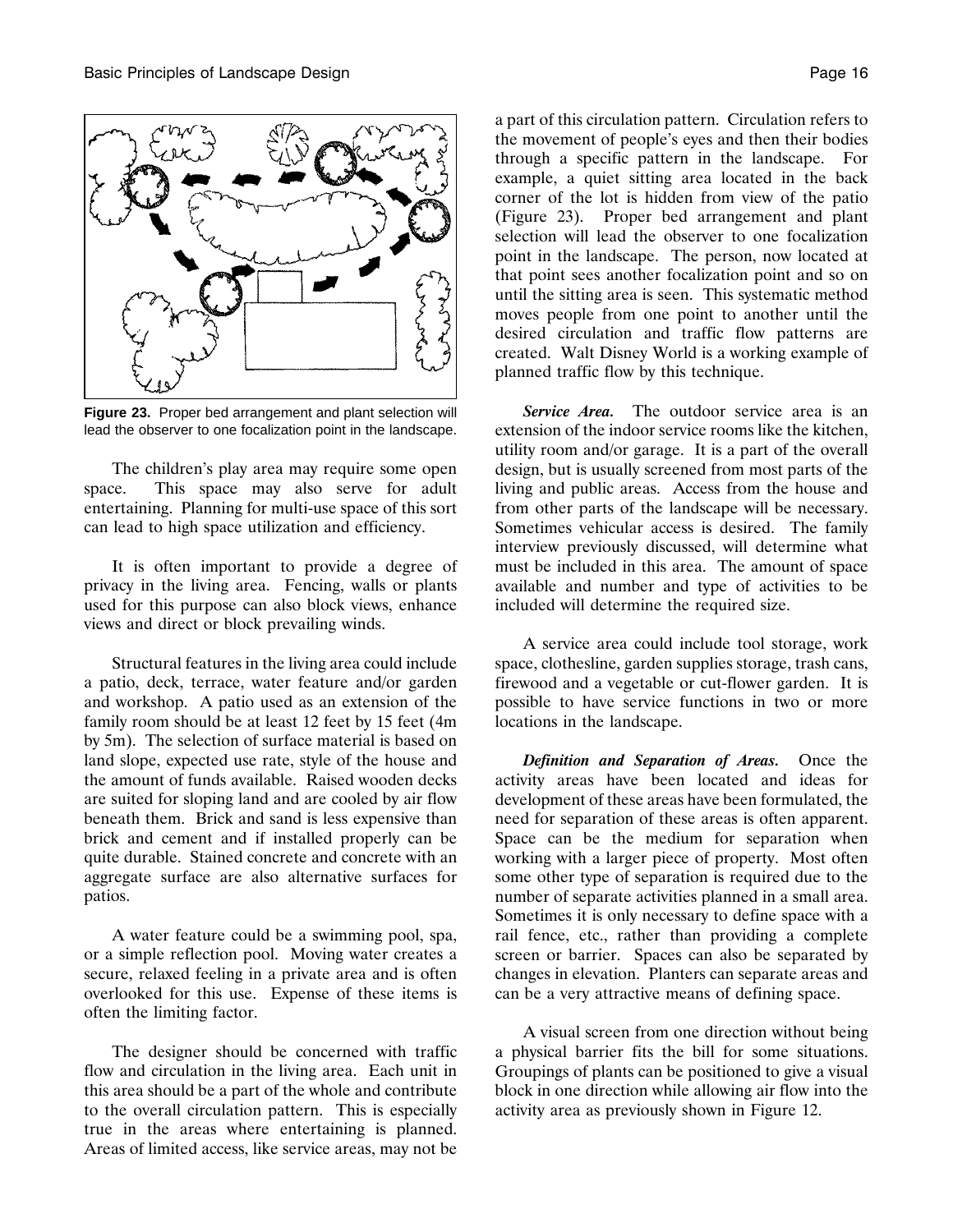

**Figure 24.** A screen for privacy from a neighbor's two-story house will require a taller screen than one for blocking the view of a neighbor down in the alley.

The required height of a screen depends upon the elevation of the view to be screened. A screen for privacy from the neighbor's two story window will require a taller screen than one for blocking the view of a neighbor down in the valley (Figure 24). Generally, a screen should be placed as close as possible to the item to be screened.

Plant materials provide an inexpensive screen with color and interest. They generally require more space than fences and it takes time for them to grow to mature size. Fences provide an immediate screen, occupy little space and are quite expensive. The budget and available space will be the determining factors in this decision.

Screens can be combinations of raised land form, ground covers, small shrubs, large shrubs, and trees to give a complete or strong barrier. This combined planting is especially suited for noise abatement where the lot adjoins a busy public street (Figure 25).

#### **Plant Selection and Placement**

Plant selection is the last step in the design process. Up until this point, plant form, texture, color and size have been visualized, but now a name must be assigned to each plant. Plants are selected on the basis of climatic adaptability to the microclimate of the location, plant architecture and availability.

No matter how well a plant meets the physical characteristics for a location, if it is not adaptable to the conditions there, it will fail. These microclimate conditions include sun intensity and duration, soil conditions, rainfall, air circulation and temperature. Some plants perform better in partial or full shade than in full sun. The length of daily exposure to a particular light level also influences plant responses. Soil pH, soluble salts level and drainage properties influence plant adaptability greatly. Plants can be selected to tolerate varied soil conditions, but the designer must have a working knowledge of available plant materials.

Some locations in a landscape may be characterized by little or no air movement. Plants susceptible to mites, scales and other insects will usually be attacked more severely in areas with poor air circulation. Also locations in the landscape differ as to the maximum or minimum temperatures and daily fluctuation between these extremes. Plants can be selected to tolerate one or more of these conditions.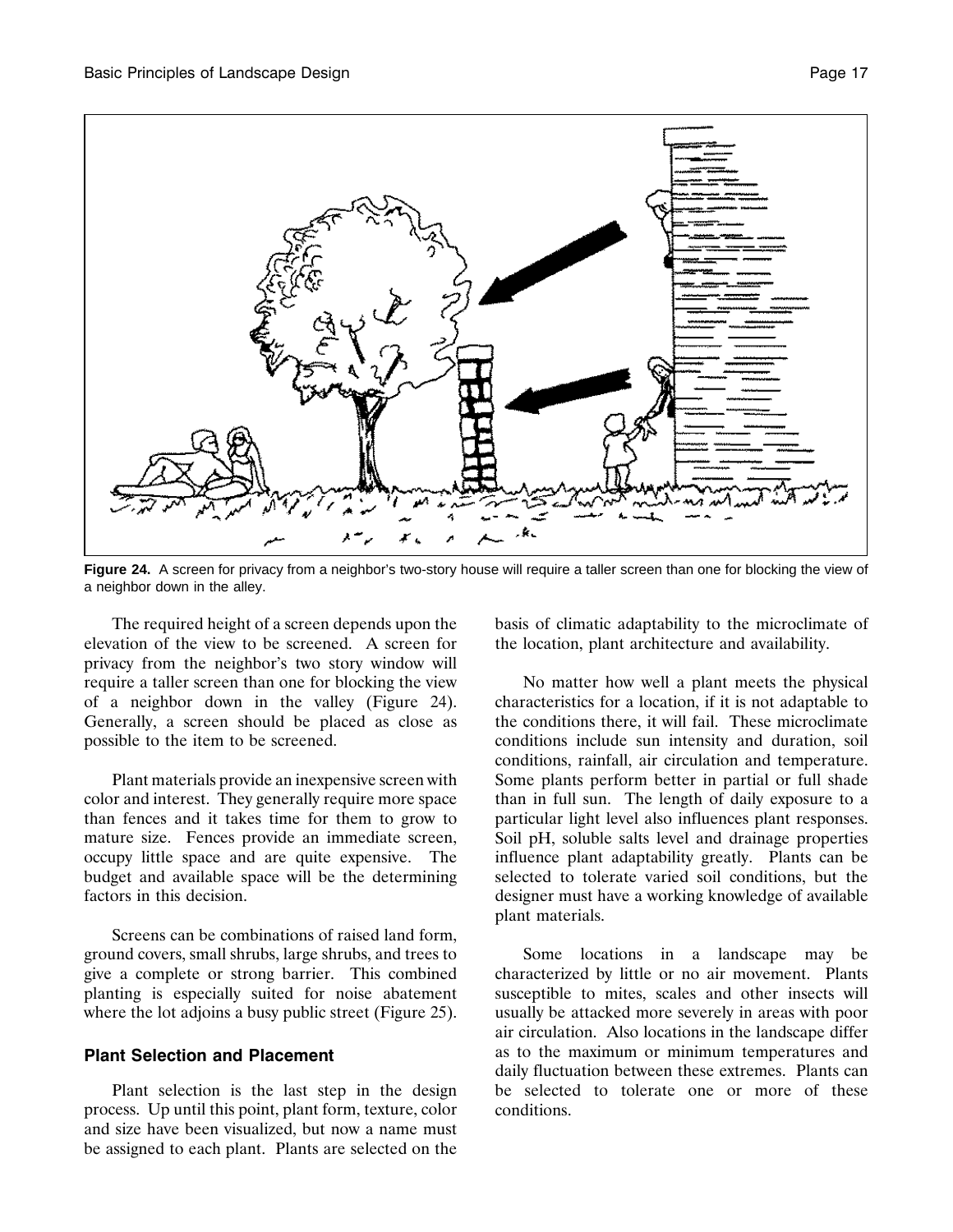

**Figure 25.** Plantings can be used as a screen for noise abatement where the lot adjoins a busy public street.

Plant architecture consists of form, size, texture and color. Plant form is classified as columnar, upright, spreading, broad spreading and prostrate. Plants should be selected on the basis of their mature size or a size at which they can be maintained easily. Texture is referred to as fine, medium or coarse. It is determined by branching habit, leaf size and shape, leaf arrangement, leaf color and leaf surface texture (dull or glossy). Plant color is determined by the foliage, flowers and/or fruits. Knowledge of a plant's seasonal color variations is essential.

Landscape designers must also be aware of insect and disease problems for plants they expect to include in a plan. Desirable plants are those resistant to or tolerant of pests like mites, scale, nematodes, borers, root rots, powdery mildew, wilts, galls, blights, and leaf spots. Plants in some locations must be tolerant of human abuse, air pollution and animals.

Usually, plants should be spaced with consideration to their mature size. Plants in large areas or groups are generally spaced to cover an area in 3 to 5 years. Plants should be spaced far enough from the house so that there is adequate air circulation near the house. Generally, space plants from the house by at least the distance of the plant radius at maturity. Spacing plants too close to the house is a common mistake.

*Minimal Maintenance Considerations.* Maintenance cannot be avoided, but it can be minimized. Even the perfectly designed and installed landscape will fail if maintenance fails. However, many maintenance problems are designed into landscapes.

Complex designs usually require more maintenance. Simplicity can be achieved by avoiding unnecessary detail. Limit the number of plant species and create well-defined planted areas by not scattering plants throughout open areas.

Design the appropriate size of maintained area and arrange plants in groups of like species to create a mass effect. Tree beds can eliminate trimming, reduce lawn mower damage to tree trunks and increase the speed of mowing. Edging of beds creates a sharp clean line and reduces maintenance requirements.

Make sure bed lines encompassing a lawn area meet at angles greater than 90 degrees. Walk, driveway and patio surfaces that are in grassed areas should be above the ground level. Avoid improper plant selection, spacing and installation that can cause maintenance headaches.